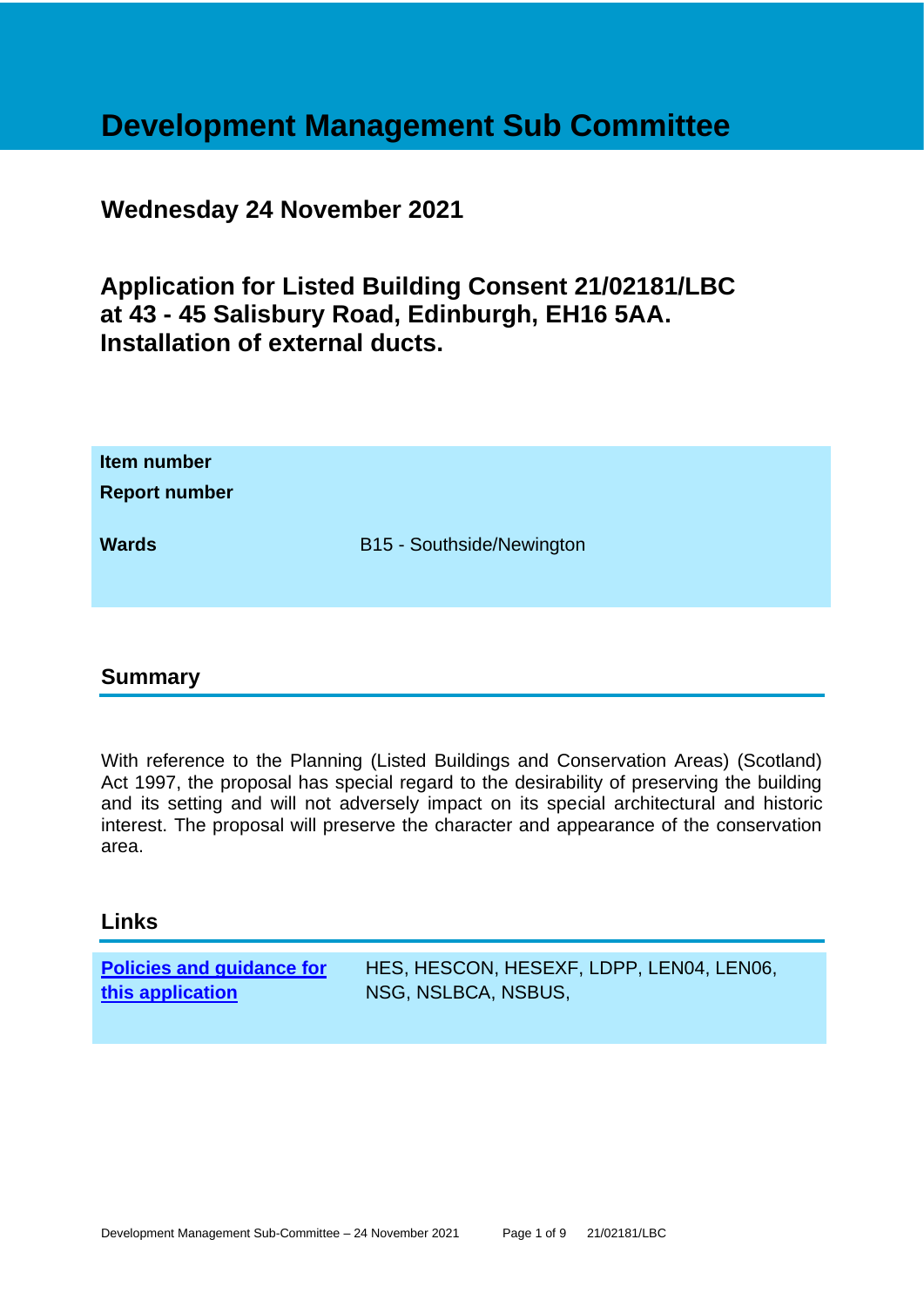## **Application for Listed Building Consent 21/02181/LBC at 43 - 45 Salisbury Road, Edinburgh, EH16 5AA Installation of external ducts.**

### **Recommendations**

**1.1** It is recommended that this application be Granted subject to the details below.

### **Background**

### **2.1 Site description**

Salisbury Boutique Hotel sits on the northern side of Salisbury Road occupying pair of semi-detached, symmetrical two storey and raised basement, sandstone constructed, classical style former townhouses, circa 1825, category B listed (item no. 29757). This application site is located within the Southside Conservation Area. This application site is located within the Blacket Conservation Area.

### **2.2 Site History**

13 Oct 2020 Refused planning permission for installation of external duct (Ref: 20/03334/FUL).

15 Oct 2020 Refused listed building consent for installation of external duct (Ref: 20/03335/LBC).

21 April 2021 Pending planning permission for installation of external ducts (Ref: 21/02182/FUL).

### **Main report**

#### **3.1 Description of the Proposal**

Planning permission is sought for the installation of two 200mm diameter flues on the rear of the building. The flues will rise to above the eaves height of the rear elevation.

They will be painted a stone colour to match the existing stonework on the elevation.

#### **3.2 Determining Issues**

Section 14 of the Planning (Listed Buildings and Conservation Areas) (Scotland) Act 1997 states - In considering whether to grant consent, special regard must be had to the desirability of preserving the building or its setting or any features of special architectural or historic interest which it possesses.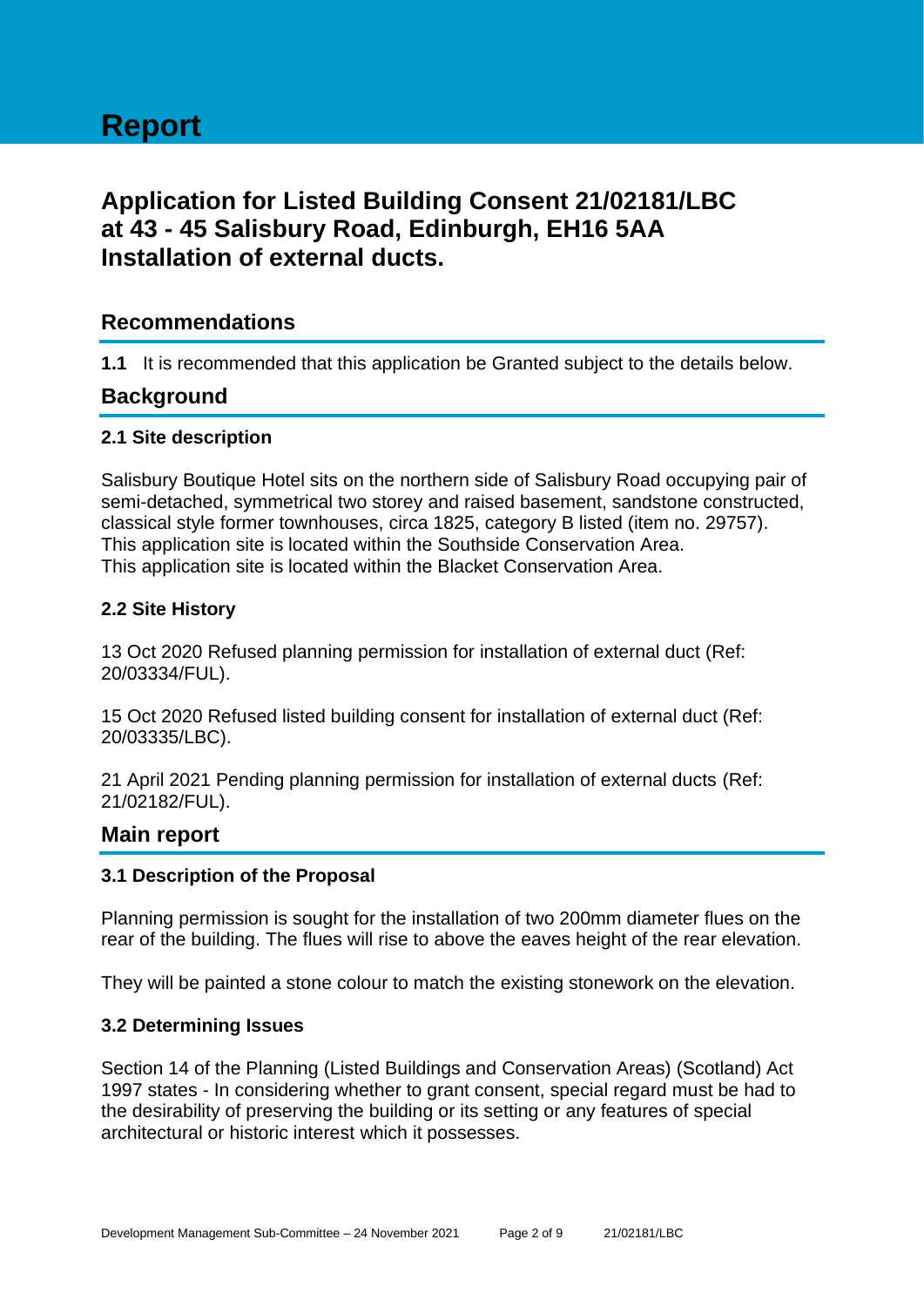For the purposes of this issue, preserve, in relation to the building, means preserve it either in its existing state or subject only to such alterations or extensions as can be carried out without serious detriment to its character.

In determining applications for listed building consent, the Development Plan is not a statutory test. However, the policies of the Local Development Plan (LDP) inform the assessment of the proposals and are a material consideration.

#### **3.3 Assessment**

To address these determining issues, the Committee needs to consider whether:

- a) the proposals will have an adverse impact on the character of the listed building;
- b) the proposals will preserve or enhance the character of the conservation area;
- c) any impacts on equalities and human rights are acceptable and
- d) any comments have been addressed.

### a) Listed Building

Section 14 of the Planning (Listed Buildings and Conservation Areas) (Scotland) Act 1997 states - In considering whether to grant consent, special regard must be had to the desirability of preserving the building or its setting or any features of special architectural or historic interest which it possesses. For the purposes of this issue, preserve, in relation to the building, means preserve it either in its existing state or subject only to such alterations or extensions as can be carried out without serious detriment to its character.

Historic Environment Scotland's guidance note Managing Change in the Historic Environment sets out the principles that apply to alterations to historic buildings. Alterations to external fixtures applies to this proposal. It states that new external fixtures must be sited to minimise impact on the architectural integrity and fabric of the building. Secondary elevations, outbuildings and roof valleys or flats that are out of sight from principal views can often accommodate new fixtures without significant impact. Close attention to the routing of any pipework away from principal elevations and features will help to minimise the visual effect.

Furthermore, LDP Policy Env 4 (Listed buildings) states that proposals to alter a listed building will be permitted where those alterations are justified; will not result unnecessary damage to historic structures or result in an diminution of the buildings interest; and any additions would be in keeping with other parts of the building.

Permission was previously refused for a 400mm flue on the rear due to it being twice the width of a normal down pipe, creating an over-dominant and unsympathetic addition to that part of the building. The pipe would have appeared out of character given its width in comparison to other pipework in the locality.

In this instance, the currently proposed pipes are narrower, and more appropriate and in keeping with the size of other installed flues in the vicinity. The smaller flues will be painted a stone colour to match the existing stone to ensure they are less visibly intrusive, in compliance with HES guidance.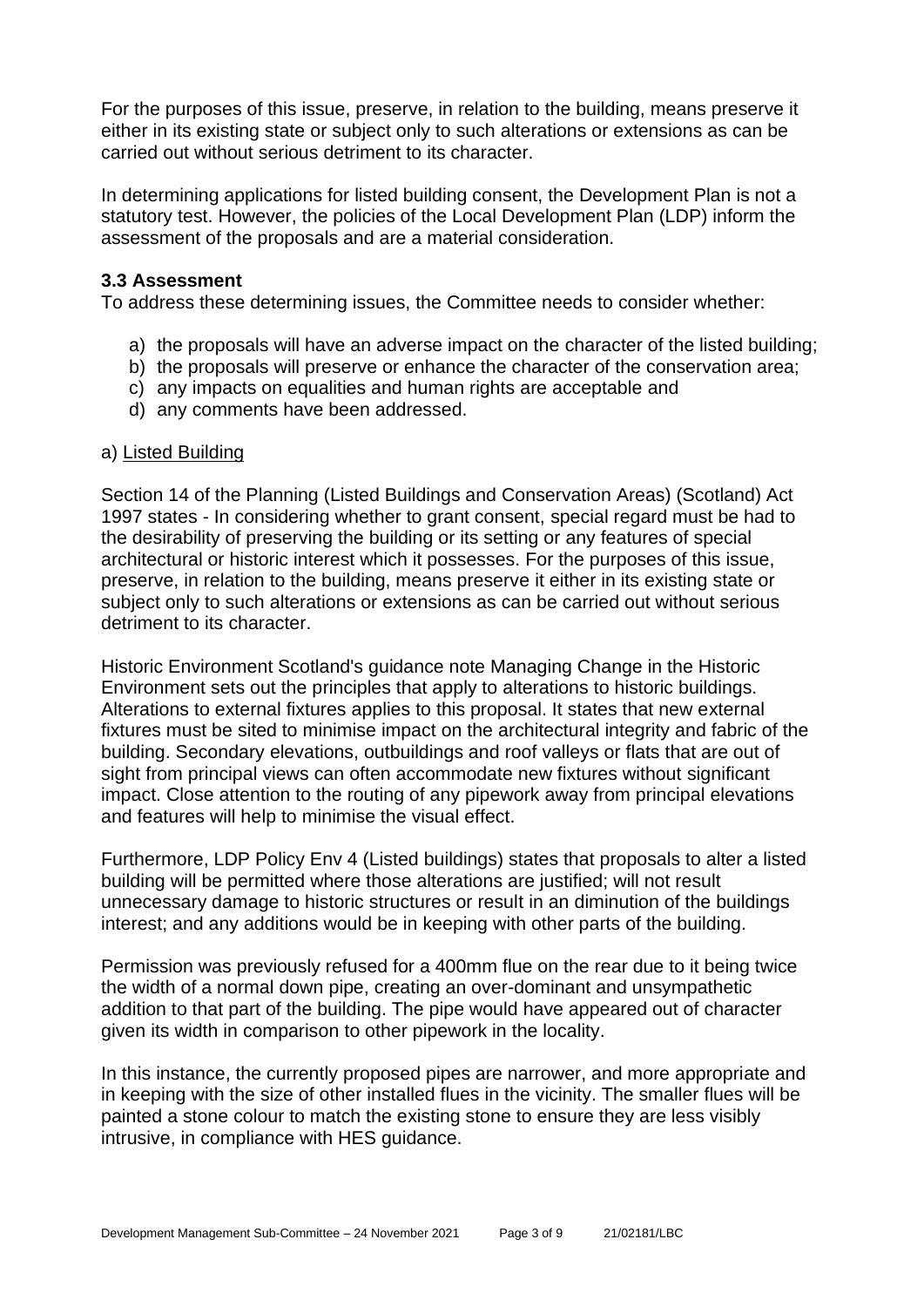Given the scale of the pipework and means of attachment to the rear elevation, the proposal will not result in unnecessary damage to the building or dimish the building's historical interest.

With reference to Section 14 of the Planning (Listed Buildings and Conservation Areas) (Scotland) Act 1997 the proposed alterations can be carried out without serious detriment to its character. The proposal will have regard to the desirability of preserving the building and its setting and the special features of historic and architectural interest that it possesses, in compliance with the act and HES guidance.

The proposal represents a sympathetic addition to the rear elevation, that will not have an adverse impact on the listed buildings interest, in compliance with LDP Policy Env 4.

### b) Conservation Area

Section 64 of the Planning (Listed Buildings and Conservation Areas) (Scotland) Act 1997 states - special attention shall be paid to the desirability of preserving or enhancing the character or appearance of the conservation area.

Planning Advice Note 71 on Conservation Area Management recognises conservation areas need to adapt and develop in response to the modern-day needs and aspirations of living and working communities.

Furthermore, Policy Env 6 (Conservation Areas) presumes against development that does not preserve or enhance the special character and appearance of the conservation area or that is inconsistent with the conservation area character appraisal.

The Blacket Conservation Area Character Appraisal emphasises the mix of substantial villas and terraces, the unified architectural form and materials, the sense of spaciousness derived from the generously proportioned gardens and large mature trees, and the predominance of residential uses.

The proposed external ducts lie on the rear elevation from the ground floor to above eaves level. Being to the rear of the building, its impact on the character of the neighbourhood will be reduced. The ducts will rise above the eaves but will be painted stone to match the colour of the existing stonework which will minimise their visual impact.

With reference to Section 64 of the Planning (Listed Buildings and Conservation Areas) (Scotland) Act 1997, the proposal will have minimal impact and preserve the character and appearance of the conservation area, and is in compliance with LDP Policy Env 6.

Historic Environment Scotland (HES) was consulted on the proposal and has raised no objection to the works.

#### c) Equalities and human rights

This application was assessed in terms of equalities and human rights. No impacts were identified.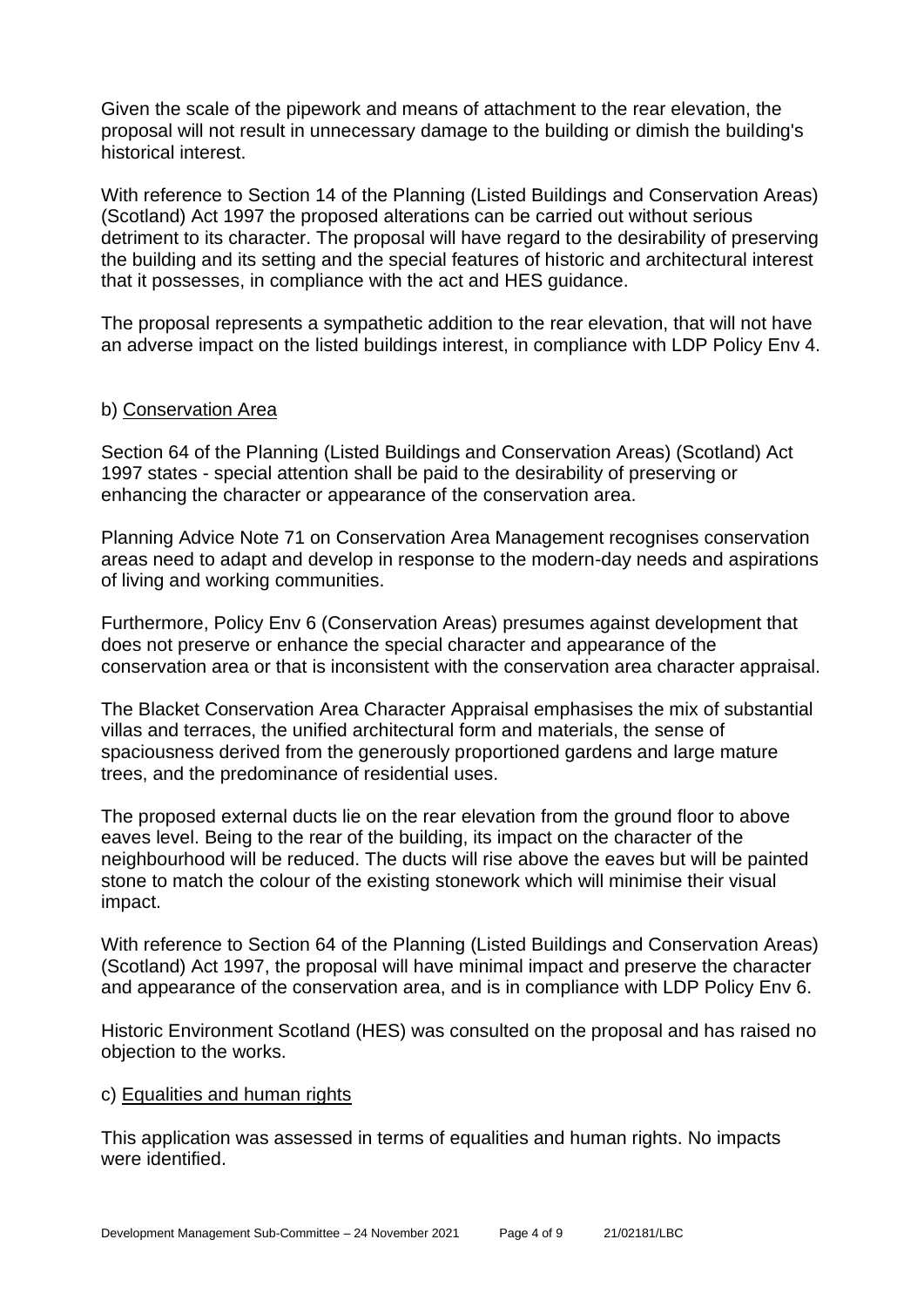### d) Public Comments

Seven letters of objections were received raising the following issues -

### **Material considerations**

- − Incongruous addition- addressed in Section 3.3a;
- − Impact upon listed building- addressed in Section 3.3a;
- − Impact upon Blacket Conservation Area- addressed in Section 3.3b;

### **Non-material considerations**

- − Various concerns relating to ongoing enforcement case for erection of decking in the rear garden ground and
- − Existing noise disturbance and anti-social impact as a result of use of premises.

The following matters are not not a material considerations in this application for listed building consent and are assessed in the accompanying application for planning permission.

- − Fumes and pollution and
- − Noise disturbance of the duct.

### **Conclusion**

With reference to the Planning (Listed Buildings and Conservation Areas) (Scotland) Act 1997, the proposal has special regard to the desirability of preserving the building and its setting and will not adversely impact on its special architectural and historic interest. The proposal will preserve the character and appearance of the conservation area.

It is recommended that this application be Granted subject to the details below.

### **3.4 Conditions/reasons/informatives**

### **Informatives**

It should be noted that:

- 1. This consent is for Listed Building Consent only. Work must not begin until other necessary consents, e.g. Planning Permission, have been obtained.
- 2. The works hereby permitted shall be commenced no later than the expiration of three years from the date of this consent.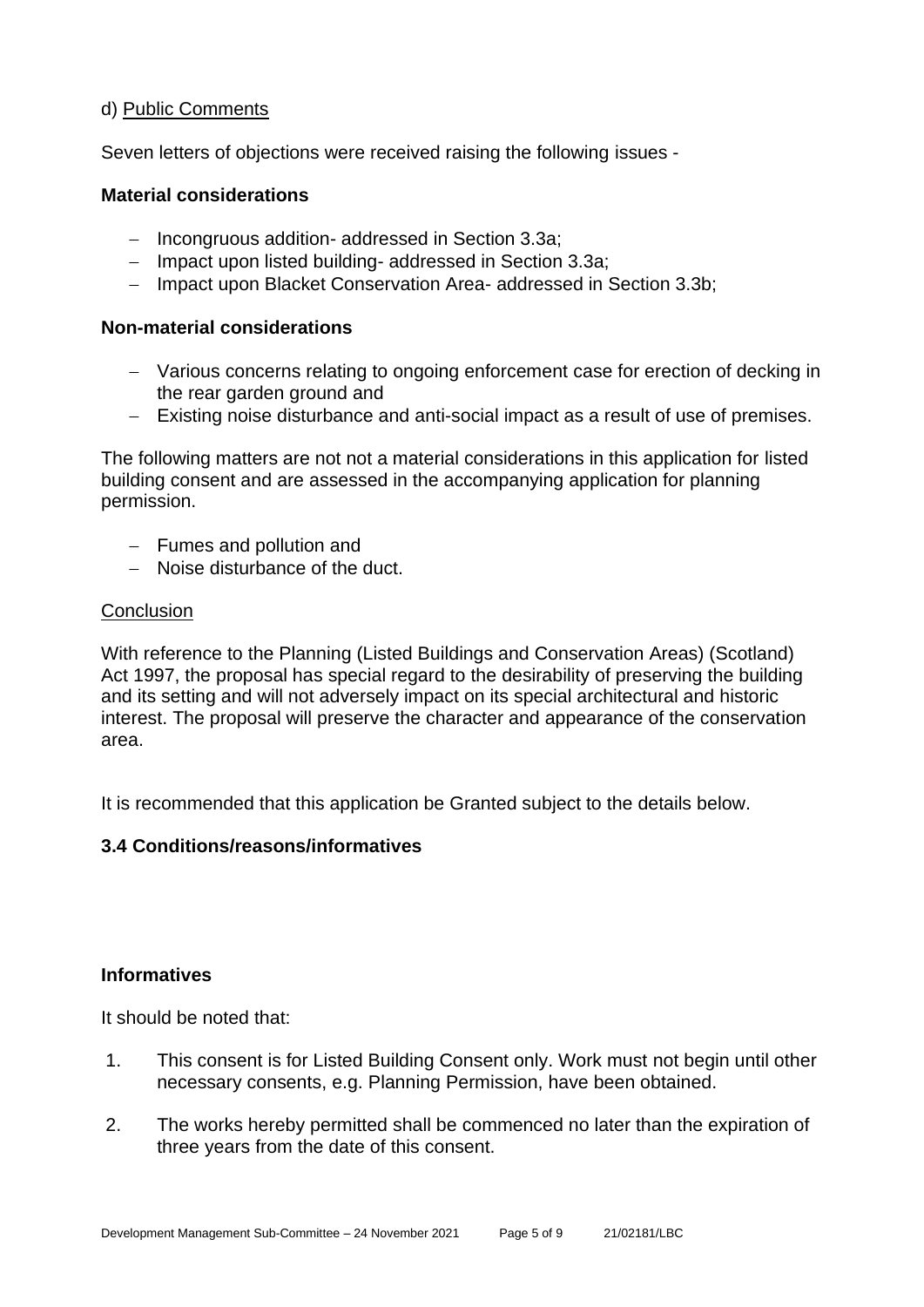### **Financial impact**

### **4.1 The financial impact has been assessed as follows:**

There are no financial implications to the Council.

### **Risk, Policy, compliance and governance impact**

**5.1** Provided planning applications are determined in accordance with statutory legislation, the level of risk is low.

### **Equalities impact**

### **6.1 The equalities impact has been assessed as follows:**

The application has been assessed and has no impact in terms of equalities or human rights.

### **Sustainability impact**

### **7.1 The sustainability impact has been assessed as follows:**

This application meets the sustainability requirements of the Edinburgh Design Guidance.

### **Consultation and engagement**

### **8.1 Pre-Application Process**

There is no pre-application process history.

### **8.2 Publicity summary of representations and Community Council comments**

Seven letters of objection have been received in relation to the proposal.

### **Background reading/external references**

- To view details of the application go to
- [Planning and Building Standards online services](https://citydev-portal.edinburgh.gov.uk/idoxpa-web/search.do?action=simple&searchType=Application)
- [Planning guidelines](http://www.edinburgh.gov.uk/planningguidelines)
- [Conservation Area Character Appraisals](http://www.edinburgh.gov.uk/characterappraisals)
- [Edinburgh Local Development Plan](http://www.edinburgh.gov.uk/localdevelopmentplan)
- **[Scottish Planning Policy](http://www.scotland.gov.uk/Topics/Built-Environment/planning/Policy)**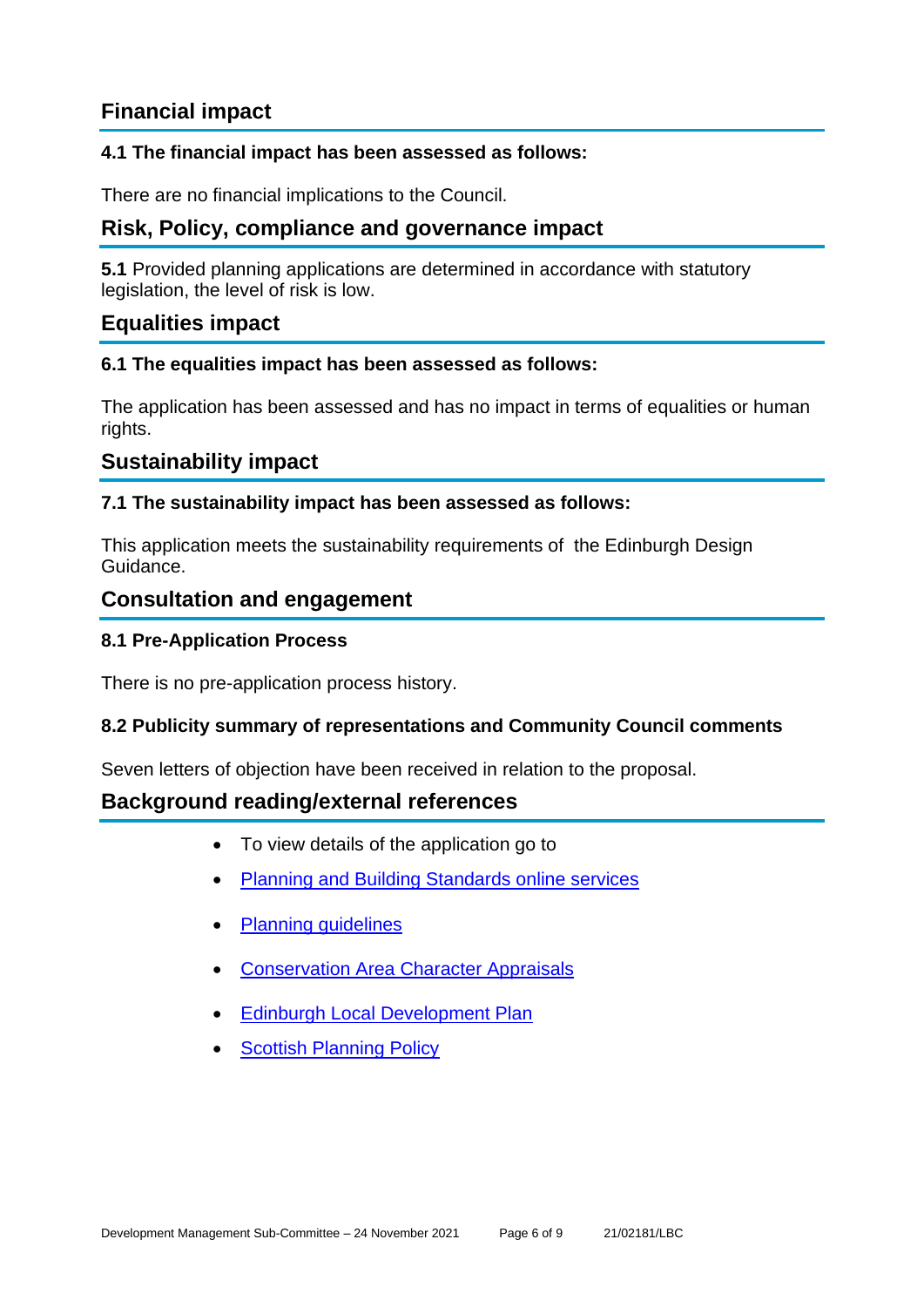| <b>Statutory Development</b><br><b>Plan Provision</b> | Edinburgh Local Development Plan. |
|-------------------------------------------------------|-----------------------------------|
| Date registered                                       | 21 April 2021                     |
| <b>Drawing numbers/Scheme</b>                         | $01 - 02$ ,                       |
|                                                       | Scheme 1                          |

**David Givan** Chief Planning Officer PLACE The City of Edinburgh Council

Contact: Sonia Macdonald, Planning Officer E-mail:sonia.macdonald@edinburgh.gov.uk

### **Links - Policies**

### **Relevant Policies:**

### **Relevant Government Guidance on Historic Environment.**

Planning Advice Note 71 on Conservation Area Management recognises conservation areas need to adapt and develop in response to the modern-day needs and aspirations of living and working communities.

Managing Change in the Historic Environment: External Fixtures sets out Government guidance on the principles that apply to altering the external fixtures of listed buildings.

#### **Relevant policies of the Local Development Plan.**

LDP Policy Env 4 (Listed Buildings - Alterations and Extensions) identifies the circumstances in which alterations and extensions to listed buildings will be permitted.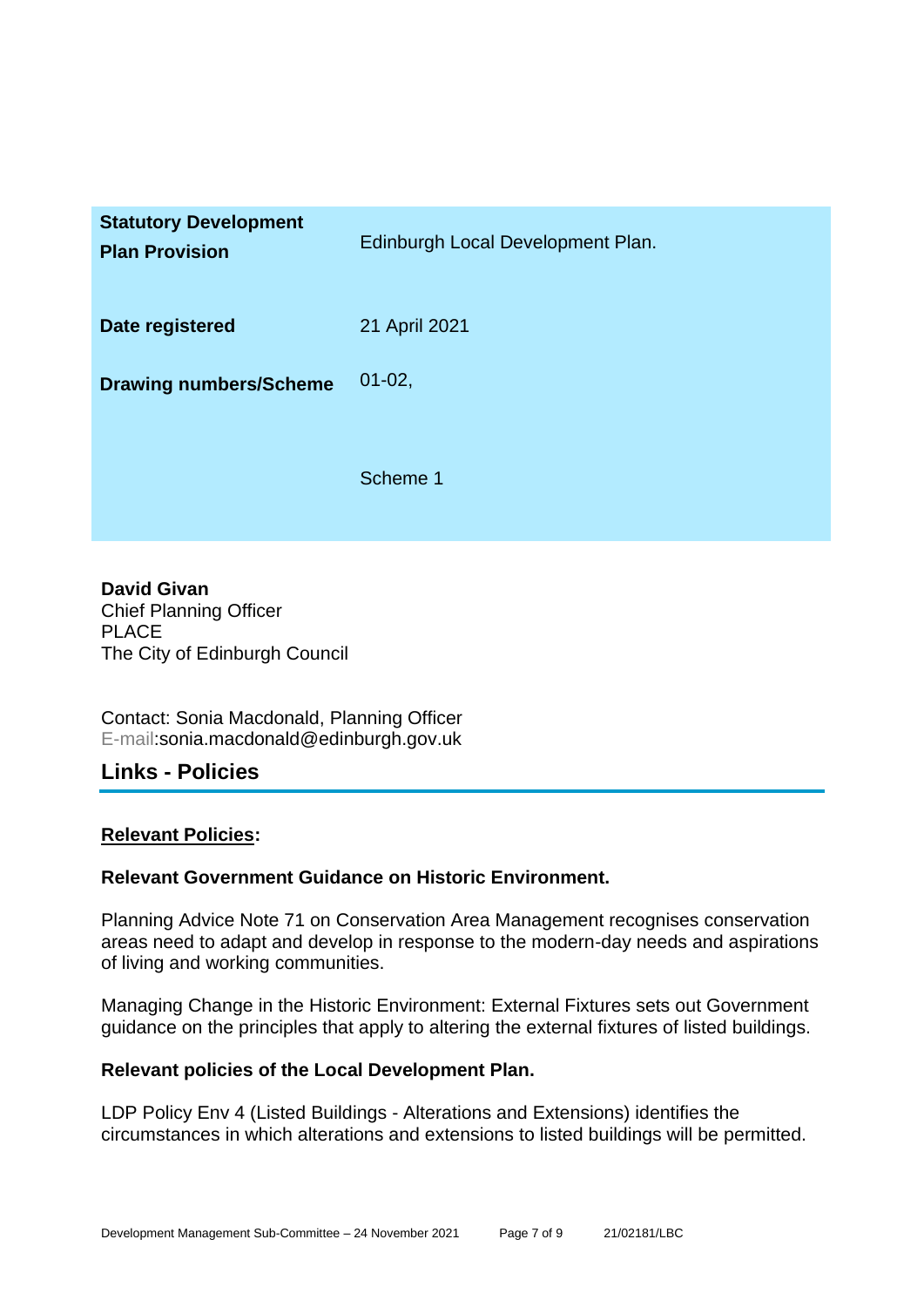LDP Policy Env 6 (Conservation Areas - Development) sets out criteria for assessing development in a conservation area.

#### **Relevant Non-Statutory Guidelines**

**Non-statutory guidelines** 'LISTED BUILDINGS AND CONSERVATION AREAS' provides guidance on repairing, altering or extending listed buildings and unlisted buildings in conservation areas.

**Non-statutory guidelines** 'GUIDANCE FOR BUSINESSES' provides guidance for proposals likely to be made on behalf of businesses. It includes food and drink uses, conversion to residential use, changing housing to commercial uses, altering shopfronts and signage and advertisements.